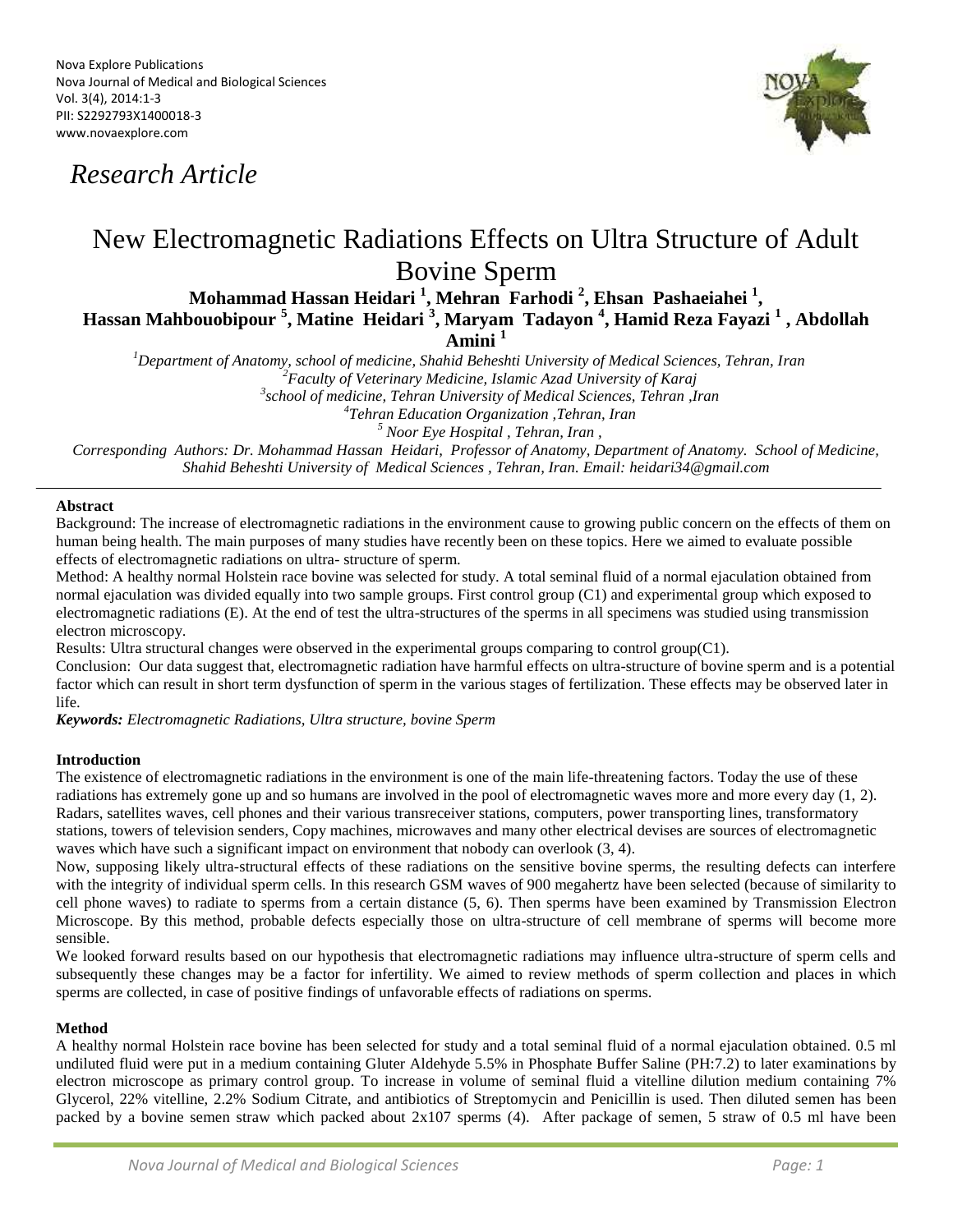selected. 5 straws directly exposed to electromagnetic radiations by 900 megahertz wave long for 5 min (an average dialogue time by phone). At the end of this stage we have two groups of samples:

First control group which not being radiated (C)

Experiment group which radiated (E)

To prepare samples for electron microscope, samples of groups C2 and E were centrifuged by 4000g for 4minutes to separate from dilution media followed by several rinsing by phosphate buffer salin. 5.5% Gluther Aldehyde and 1% Tetraoxide Osmium are used to primary and secondary fixations respectively. Samples were prepared to study with Electron Microscope through standard methods of dehydration, infiltration, molting, curing and trimming. Each specimen was later cut into 1µm sections by use of Leica Ultra cut. In some cases more thinner slices of 50-70 nm prepared following staining by toloidine blue. Final staining is done by PB citrate and uranyl asethate and was observed by use of Transmission Elctron Microscope (Carl Zeiss EM -900;Zeiss ,Germany) at 80 KV accelerating voltage.

#### **Results**

Ultra-structural study of samples by Transmission Electron Microscope showed changes in structure of second control and experimental groups comparing to control group.

Ultra-structural changes by electromagnetic radiation in sperms of E group comparing to group C

Cytoplasmic membrane had several thicknesses and ruptures and in some areas twisting into interior of cell. Disconnection of capsule and multiform spaces were also seen (Figures A, E)

Cytoplasm showed non uniform pattern (Figures B,C and D)

Chromatin seems to be non uniform and heterogeneous (Figures B, H)

Microtubules surroundings of central tube had multi forms of oval, circular and polyhedral as well as their thickness and distances with each other (Figures F and G)

Acrosomal capsule had several interruptions. (Figure D)

Mitochondrial sheet was uneven in its thickness. (Figure H)

There were several spaces among capsule, membrane and inner elements. There were also some pyramidal bulgings to outer side (Figures B, D).

Terminal part of sperm tail are abnormal in horizontal plane (figure E)

there were obvious interruptions in communicating microfilaments of pivotal micro fibrils and central fiber in some areas (Figure F)





Figures: Ultra-structural study of samples by Transmission Electron Microscopy

#### **Discussion**

Through the results of this study which are in accordance to studies of some previous researches (7-10), High increase in the use of communicating devices like cell phones through electromagnetic radiations has made public notifications to be attracted to discussing about divers effects of this waves (300KHz-300GHz) on living bodies and organisms. However, Essence of performing such this